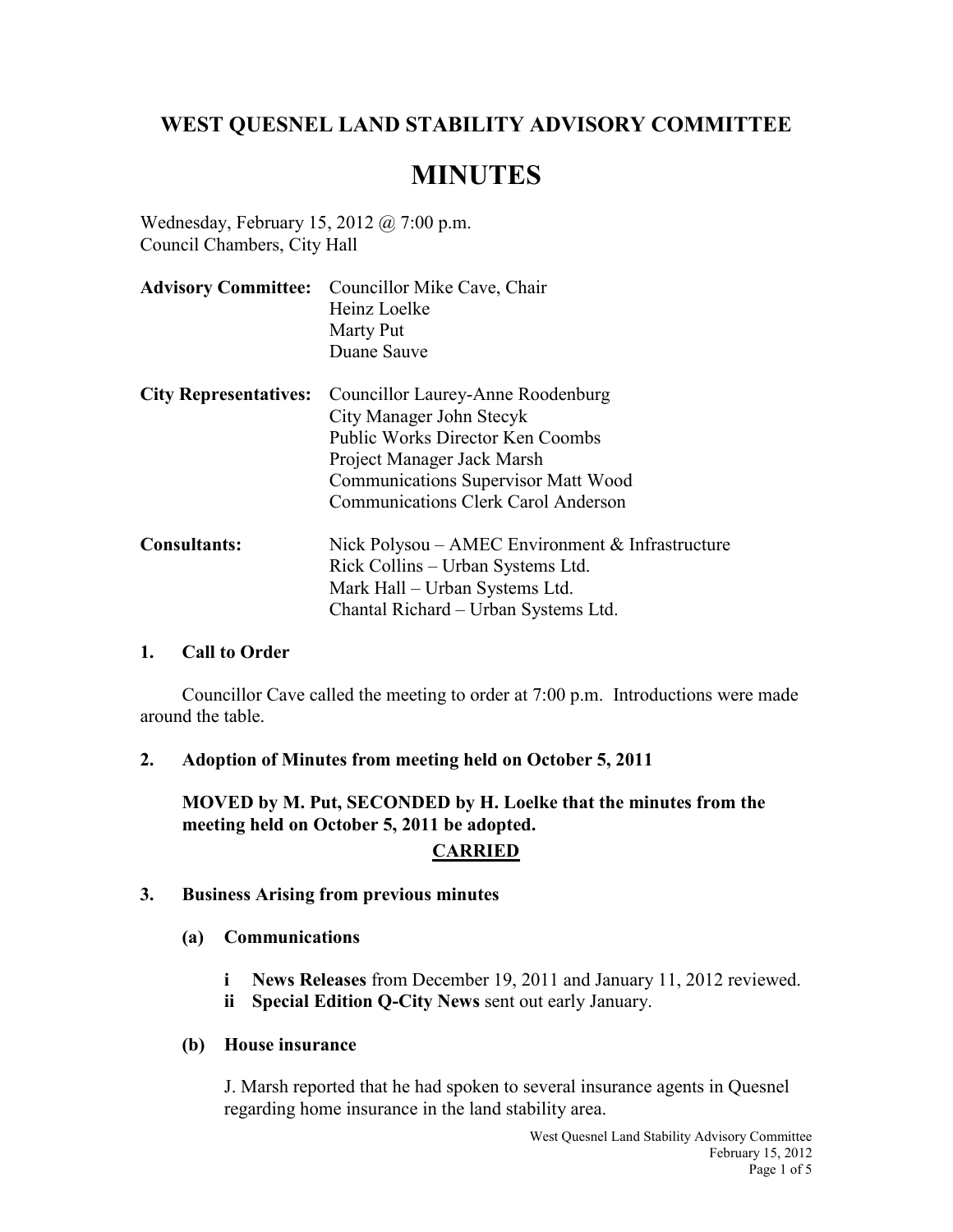Gook Insurance Agencies suggested that should a resident lose their home to fire, etc. they would only recover approximately 50% of the assessed value of their home. It was discussed that the terms and conditions of home insurance provider policies vary and that private home insurance is not within the City's area of responsibility or expertise. While the City can help to facilitate some discussions, it was noted that it is not the City's role to lead this aspect of the WQLS process.

More research is needed on the subject and J. Marsh suggested H. Loelke and he meet with a representative from Gook Agencies to discuss the matter further.

#### **(c) Compensation to residents**

The situations in Kamloops (Aberdeen), Chilliwack (Panorama Subdivision) and North Vancouver were reviewed.

R. Collins commented on the Aberdeen land stability project and noted that the City of Kamloops managed the process with residents in their approach to PEP (Provincial Emergency Program) and remediation measures. He further noted that PEP did not entertain any payout to residents until the slide was brought to a manageable level.

A Press Release was distributed with respect to the Panorama Subdivision in the Chilliwack area. City of Chilliwack proposed a draft Settlement and Release Agreement to the residents in that area, offering, among other things, to purchase their homes at 80 percent of the appraised market value.

#### **4. New Business**

#### **(a) 2011 Annual Monitoring Report**

N. Polysou reviewed the annual monitoring report for 2011. The works and the results have been the same as they have in past years. He noted that water levels and movement tend to correspond with the precipitation in the previous year.

#### **(b) 2012 Work Plan**

#### **i Geotechnical Tasks and Schedule**

N. Polysou continued into the 2012 Work Plan. Operations for the year remain as they are every year and include Project Management/Consultation/ Communications for \$37,000 and Ongoing (Annual) Monitoring for \$195,000. These funds are taken out of the City's general operating budget each year. New for 2012 is the grant money for the Subsurface Dewatering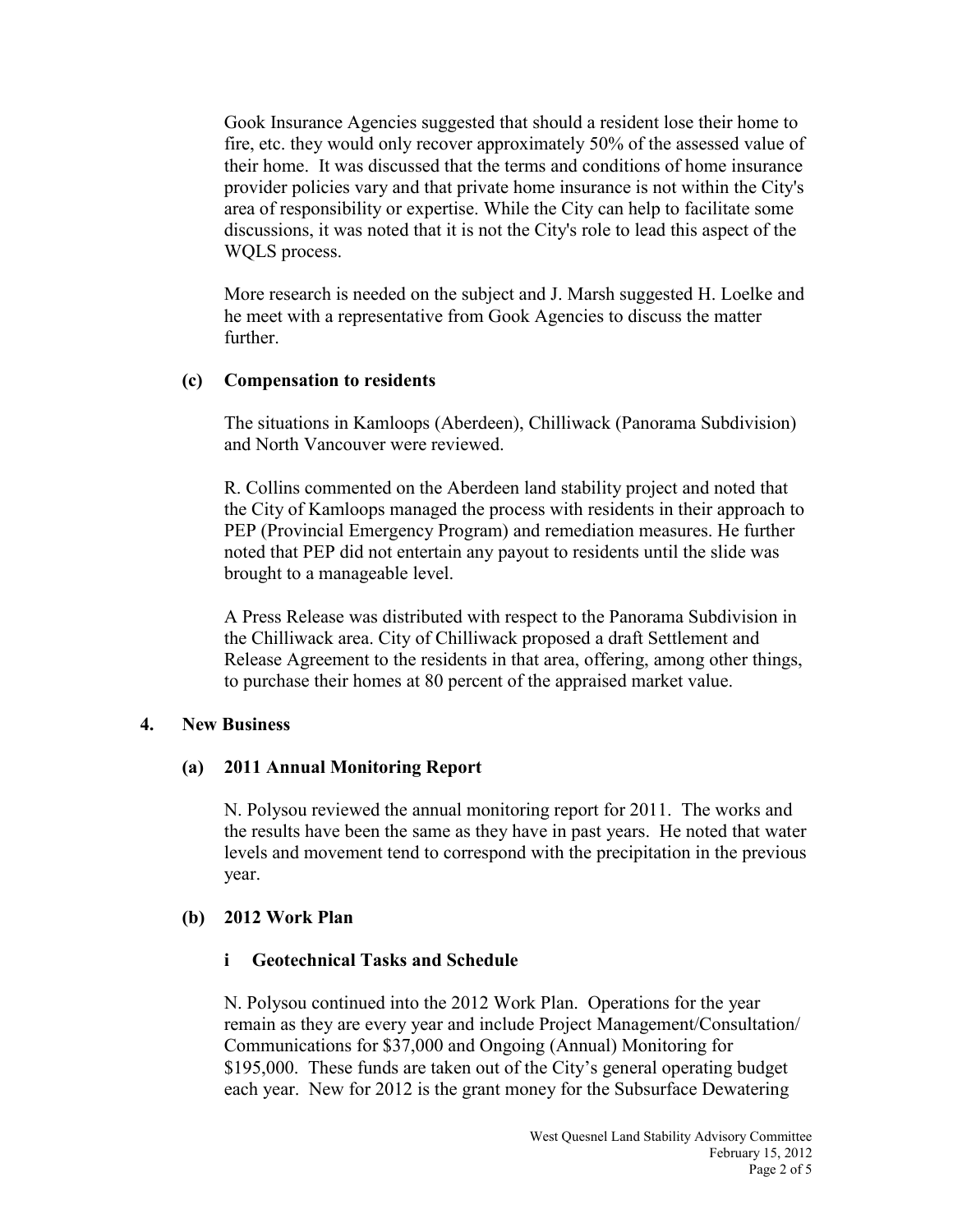Program in the amount of \$3,508,000. The Program includes the following components:

| $\blacksquare$ .            | Pre-Construction/Procurement           | 72,000    |
|-----------------------------|----------------------------------------|-----------|
| $\mathbf{H}^{\mathrm{max}}$ | <b>Construction Project Management</b> | 116,000   |
|                             | • Site Preparation                     | 407,000   |
| $\mathbf{r}$                | <b>Groundwater Monitoring Wells</b>    | 207,000   |
|                             | • Horizontal Drains                    | 1,489,000 |
|                             | Pumping Wells                          | 556,000   |
|                             | <b>Instrumentation/Data Management</b> | 577,000   |
|                             | Project Completion and Reporting       | 84,000    |

A map of the Surface Dewatering System Layout was presented showing the previously constructed dewatering wells and drains and the proposed works for 2012.

N. Polysou presented the schedule for the works and what is needed to proceed. The tender for the Stork/Hawk Storm Main Construction is the first active part of the works and is scheduled to close March 1. Pumping wells will be drilled before the installation of the horizontal drains as infrastructure for collecting the water must be in place before the horizontal drains are installed. The installation of both the monitoring wells and horizontal drains will require specialty contractors/ drillers.

#### **ii Storm Drainage Tasks and Schedule**

M. Hall designed the connection of the storm drainage from upper Abbott to lower Abbott. As noted above, the Stork/Hawk Storm Main Construction is the first of the works to begin. The tender closes March 1 and mid-April is the earliest anticipated start date. Onsite work may not start until May. There is a six week timeline in place for completion of the project. M. Hall confirmed that there will be some disruption in the area for residents in that road closures during portions of the day will be in effect.

An optional pre-tender site meeting was held today (February 15) at 1:00 p.m. R. Collins noted that there were approximately ten different contractors present.

R. Collins continued saying the purpose of this project is to divert the storm drainage away from a soak away area west of Crane Avenue and instead, direct that flow through the lower Abbott Drive storm system. There will be no negative impact on existing infrastructure. There was discussion on the impact of the increase of water flow at the bottom of Abbott. Urban Systems is working on a plan to help minimize the risk of flooding of private property in that area during heavy rainfall events.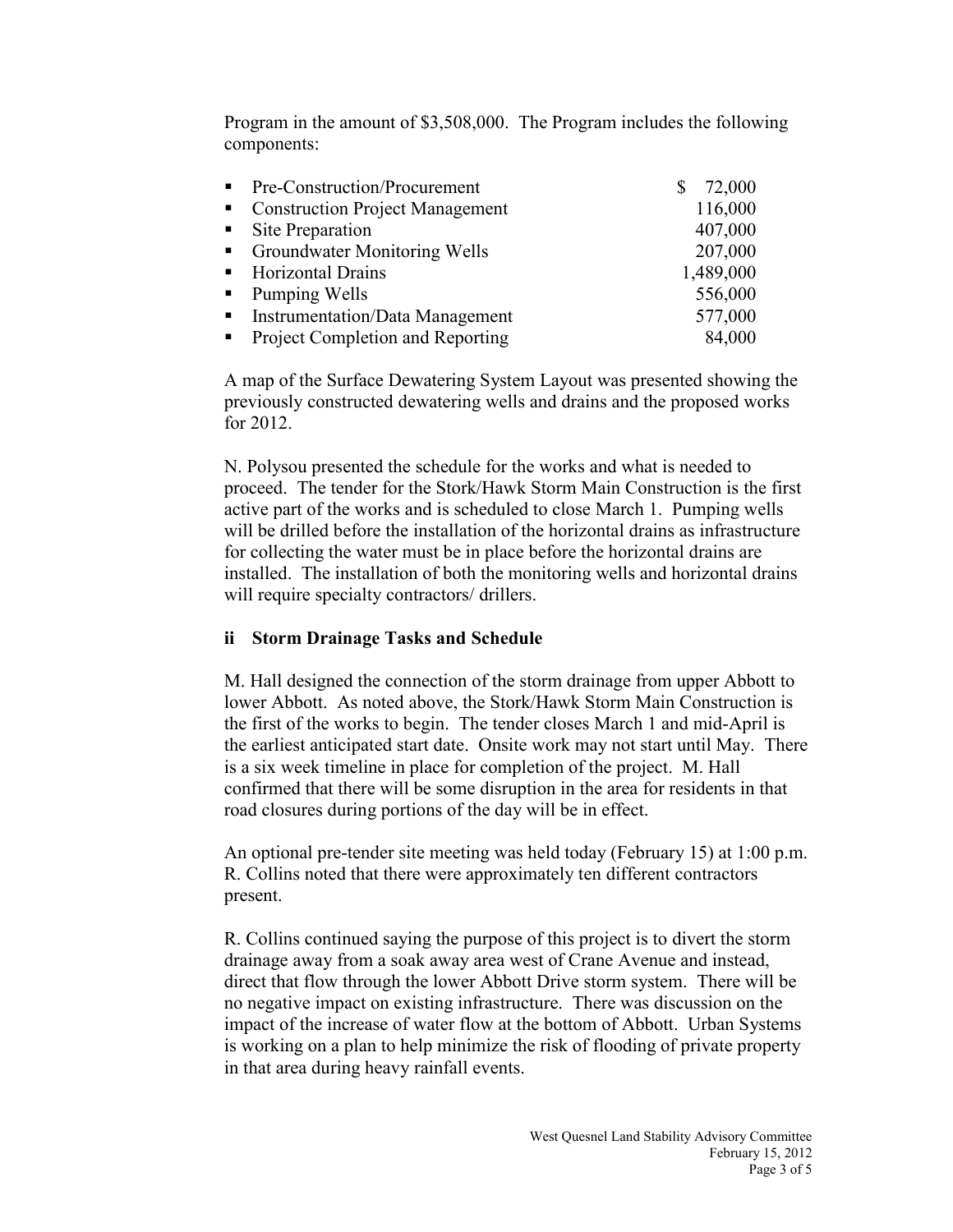Urban Systems will be installing the infrastructure to handle the water from the horizontal drains and they are working with AMEC Environment on the timing. Urban has indicated that a professional services budget for this work as well as technical advisory services and communications, is in the order of \$110,000.

## **iii Environmental Tasks**

We cannot know at this time what mitigation will be required to deal with the environmental impact. Environment Canada has stipulated that the City must:

- Monitoring and Mitigation Plan follow the impact on pond drainage and ensure a healthy wetlands;
- Groundwater Discharge Study test the contents of the water being removed as far as quality (what the water is made of) and quantity/volume. Must also provide a report on the pros and cons of its proposed destination i.e. Baker Creek, etc.
- Ensure that the drillers retained for the project are aware of and in compliance of the Environmental Assessment.

It is estimated that it will be at least two years before a mitigation plan is known as we will need to see the impact of the dewatering on the area ponds.

Ponds. If the dewatering program works well, the water level in the ponds will be lowered. As these ponds exist on private property, there is an option to line the ponds so that the water will not seep into the ground. Any destruction to natural habitat will need to be recorded and repaired or replaced, possibly elsewhere in the City. According to Environment Canada, costs to the City for compensation are not an issue; ponds must be replaced with equivalent environmental resources.

Urban Systems indicated that the environmental tasks, including fieldwork to be completed in 2012 will total \$133,000.

J. Marsh indicated that an accurate budget at this time is not possible. It is an ongoing process in that the costs of the Stork/Hawk tender, hiring the drillers, etc. is unknown. He will report as needed on any change or information on costs to both Council and the Committee.

#### **(c) Communications Plan**

M. Wood reviewed the Communications Plan attached to the Agenda. An addition to the Social Media section to include City elected officials and the use of their own social media to distribute the information. Total cost of this proposal is \$4,985 (plus staff time).